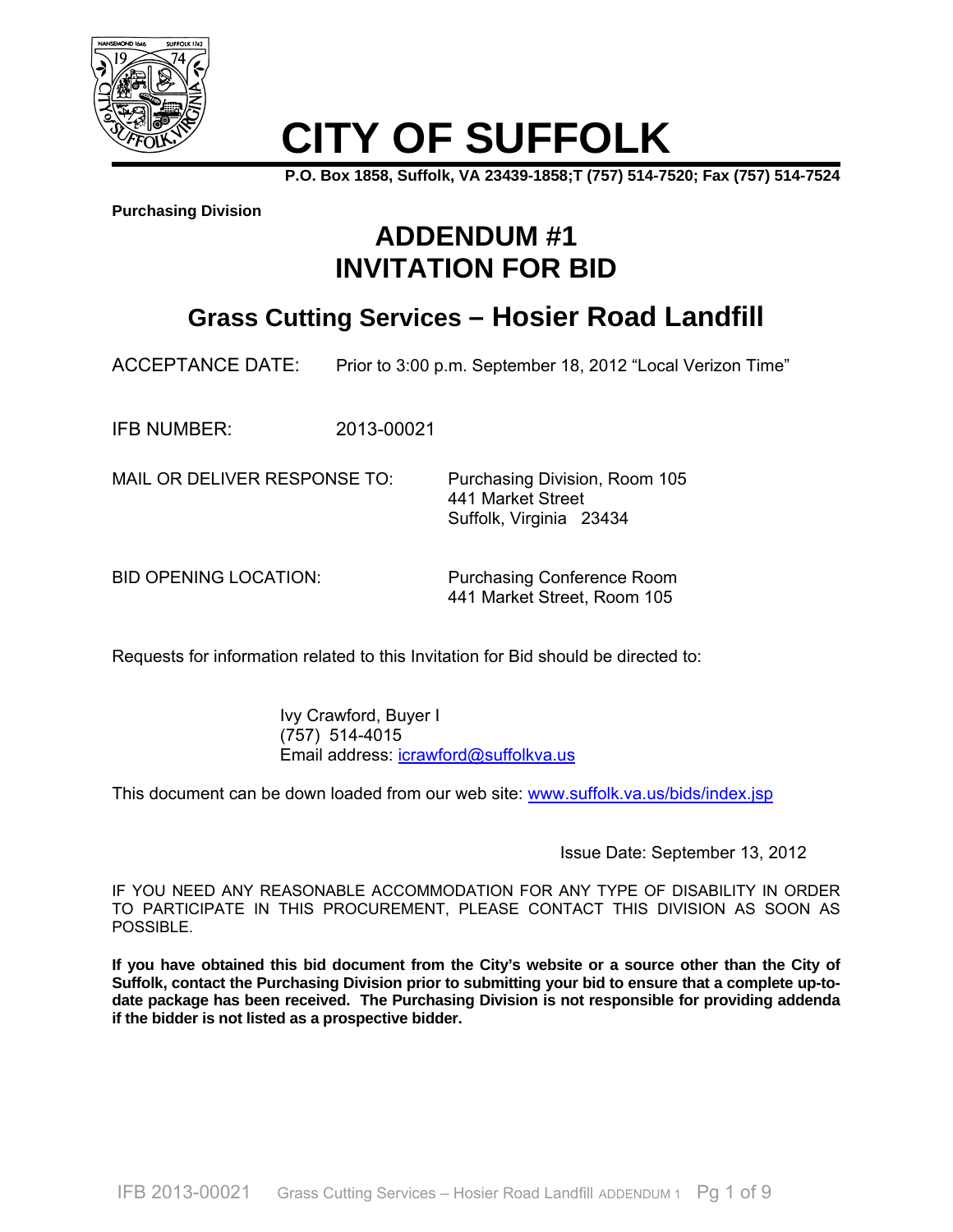### **BIDS MUST BE RETURNED ON REVISED BID FORM.**

### **PLEASE ACKNOWLEDGE THE ADDITION TO THE SPECIFICATIONS: (in bold)**

### 4.0 SPECIFICATIONS

Contractor(s) shall provide all labor, materials, transportation, equipment, licenses, permits, etc. necessary to maintain landscaping and acceptable grass height as designated by the Departments of Public Works.

The City does not guarantee any minimum amount of work for the Contractor during the contract period.

The City reserves the right to amend the cutting height requirements, thereby reducing the frequency of cuttings, if required, due to budget restrictions.

Contractor shall complete work on location at one cutting, unless otherwise approved by the City.

Contractor shall use commercial grade OPEI/UL approved equipment maintained in good working condition and appropriately equipped with safety devices. Contractor shall have adequate equipment and manpower necessary to complete the job in the time allotted. Equipment and available manpower must be listed on the BID FORM.

Contractor shall only use equipment with safety guards and shall practice safe operating procedures to properly protect the operator, bystanders and adjacent property from injury/damage. Contractor shall furnish and maintain insurance coverage and shall indemnify and hold harmless the City of Suffolk in substantial accordance with the attached.

*It shall be the Bidder's responsibility to examine and understand the requirements of the bid documents and visit the job site(s) to familiarize himself with boundaries and/or local conditions that may in any manner affect cost, progress or performance of the work.* 

Quote firm price per cutting for cutting for the entire designated area at location.

Contractor shall submit monthly bill for the past month's services. The bill shall identify the site, day of the week it was mowed, starting time, and stopping time; weather related delays shall also be noted.

4.1 Requirements specific to Hosier Road Landfill Site:

Contractor shall cut the site in early summer and mid fall. The cut shall be a rough cut at 4" to 6" high. There are approximately 50 acres of grass to be cut per even.

The terrain is varied and there are some side slopes. There is also some thicker brush that will need to be cut and managed.

L J Hansen, Civil Engineer III with Public Works will be the contract person for the City of Suffolk. You can make arrangements to visit the site by calling Mr. Hansen and he will create a list of interested bidders and notify you of when the time and date for the site visit will be done.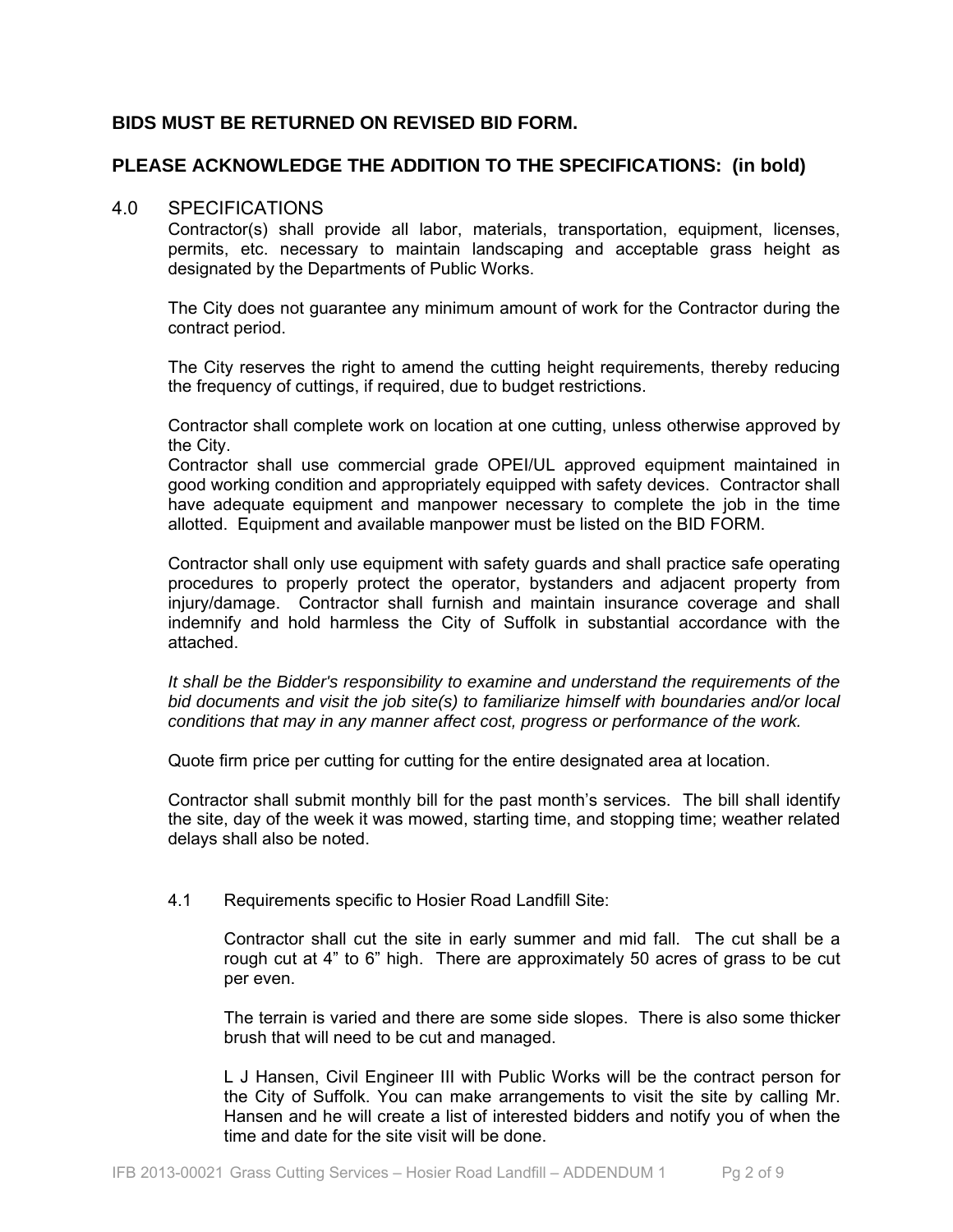L J HANSEN – PUBLIC WORKS – (757) 514-7687

### **4.2 FIRST CUTTING**

**The first cutting will require brush removal of "bush-hogging" of trees and brush along the north and south slopes of the waste containing area. All material less than 2" in diameter shall be removed from the top of slope to the toe of the slop. Please include a separate price for this one-time event. This area will need to be mowed as part of all mowing activities and should be included in the mowing event pricing as well."**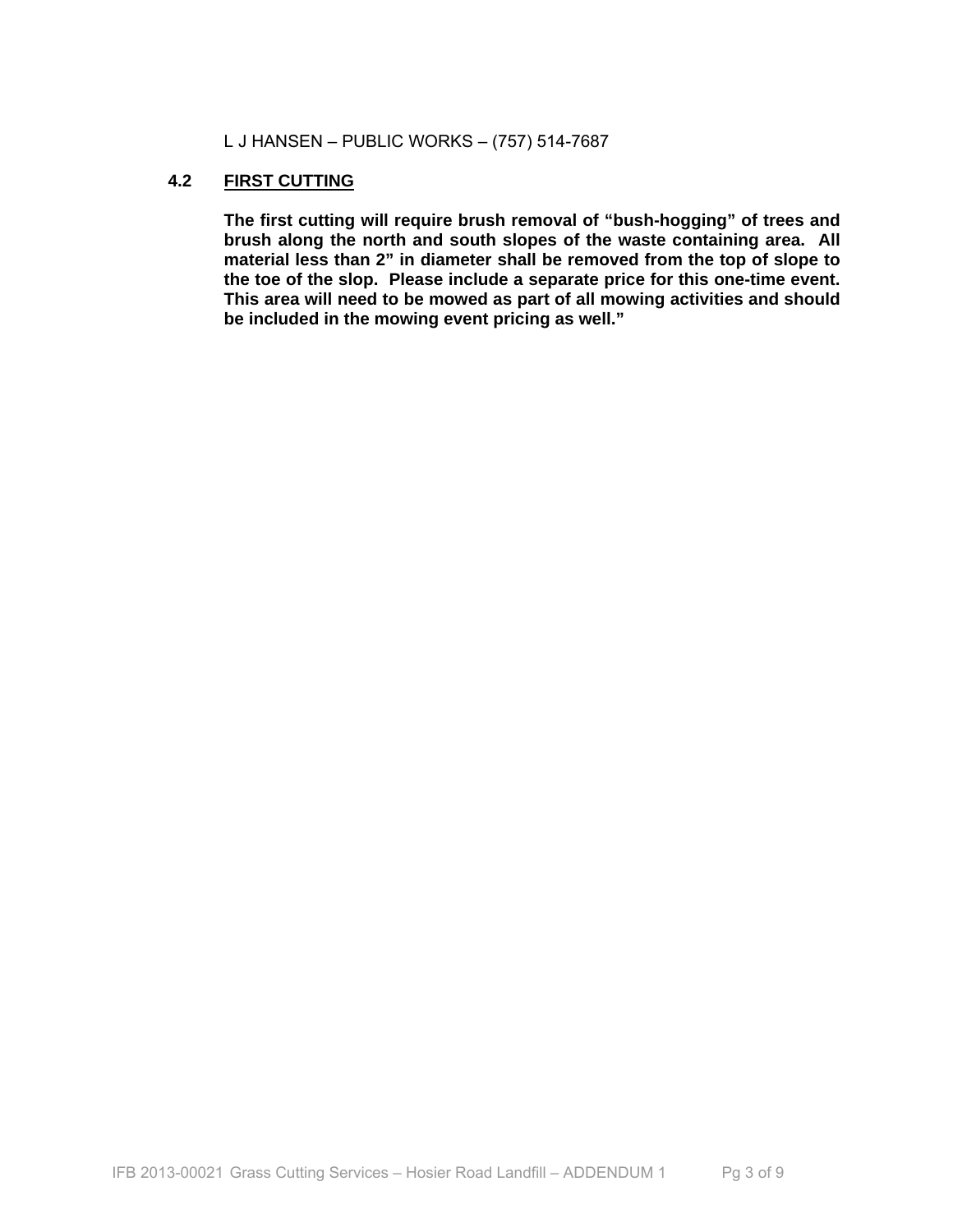# **REVISED BID FORM**

| TO: | City of Suffolk                                                  | BID:  | Grass Cutting Services - Hosier Road<br>Landfill |
|-----|------------------------------------------------------------------|-------|--------------------------------------------------|
|     | <b>Purchasing Division</b><br>P.O. Box 1858<br>Suffolk, VA 23434 | DUE:  | <b>September 18, 2012</b>                        |
|     |                                                                  | TIME: | 3:00 p.m., Local Verizon Time                    |

**\_\_\_\_\_\_\_\_\_\_\_\_\_\_\_\_\_\_\_\_\_\_\_\_\_\_\_\_\_\_\_\_(Company)** offers to furnish all labor, equipment, transportation, materials, and insurance required to provide annual **Grass Cutting Services** for the City of Suffolk in accordance with all specifications, terms, and conditions herein.

**The bidder agrees to provide grass cutting services on a twice a year schedule in accordance with the specifications, terms, and conditions herein based on per cutting at this location.** 

**See Attachment "A" for map of location.** 

| <b>First Cutting</b>                     | \$                | one time event |
|------------------------------------------|-------------------|----------------|
| <b>PUBLIC WORKS</b>                      |                   |                |
| <b>Hosier Road Landfill</b>              | $\frac{1}{2}$     | per cutting    |
| <b>TOTAL FOR SITE LISTED</b>             | S.                |                |
|                                          | <b>Unit Price</b> |                |
| <b>Additional Grass Cutting Services</b> | \$                | sq. ft.        |

List all mowing equipment to be used by Contractor to maintain grass for this contract. Use back of BID FORM if additional space is needed.

|          | Quantity | <b>Description</b> | <b>Manufacturer</b> |
|----------|----------|--------------------|---------------------|
| 1)       |          |                    |                     |
| 2)       |          |                    |                     |
| 3)<br>4) |          |                    |                     |
| 5)       |          |                    |                     |
| 6)<br>7) |          |                    |                     |
|          |          |                    |                     |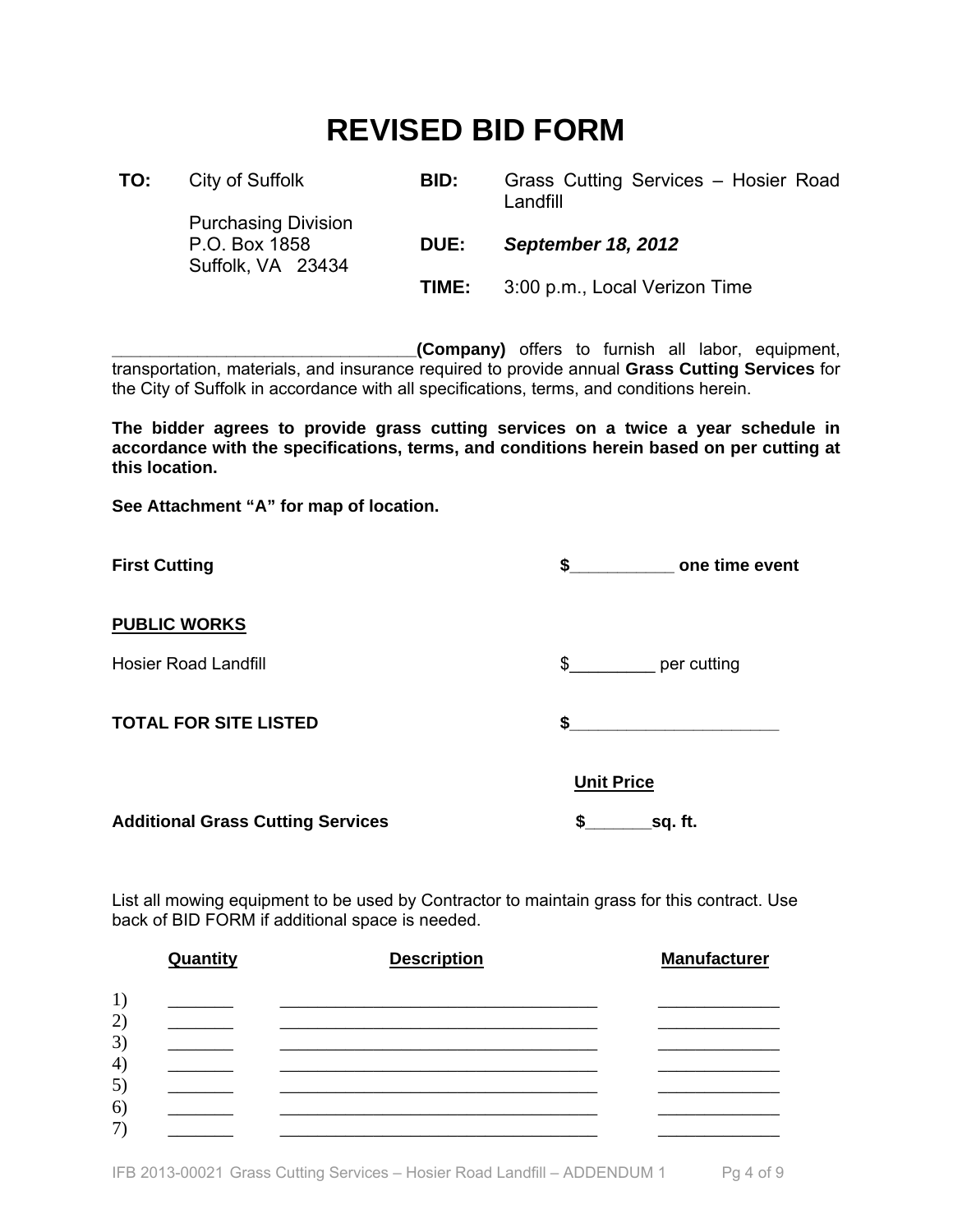| 8)  | <u> 1986 - Andrea Albert III, populație de la programa de la programa de la programa de la programa de la program</u> |                                                                                 |  |
|-----|-----------------------------------------------------------------------------------------------------------------------|---------------------------------------------------------------------------------|--|
| 9)  | $\overline{\phantom{a}}$ . The contract of $\overline{\phantom{a}}$                                                   |                                                                                 |  |
| 10, |                                                                                                                       | the contract of the contract of the contract of the contract of the contract of |  |

**Manpower:** The Contractor has \_\_\_\_\_\_\_\_ (number) of employees available to his/her company to perform mowing services as needed for this contract.

| <b>Bidder has included Anti-collision Statement with bid.</b> | Yes/No (Circle one) |
|---------------------------------------------------------------|---------------------|
| Bidder has included Insurance documents with bid.             | Yes/No (Circle one) |
| Bidder has acknowledged any Addenda                           | Yes/No (Circle one) |
| Bidder has included SCC form with bid.                        | Yes/No (Circle one) |

**FEDERAL I.D. #\_\_\_\_\_\_\_\_\_\_\_\_\_\_\_\_\_\_\_\_\_**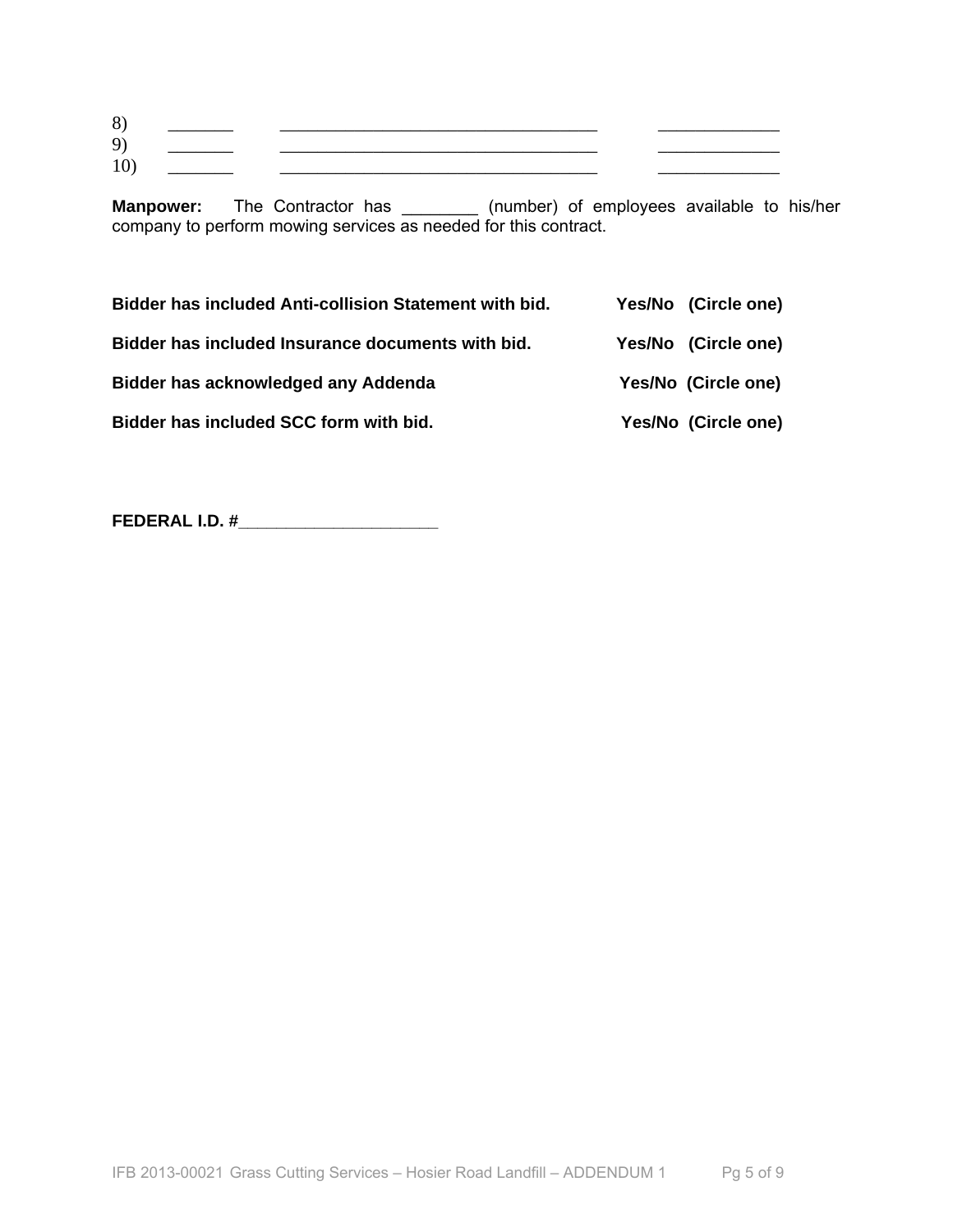| <b>Company Name</b>   |         |
|-----------------------|---------|
| Address               |         |
|                       |         |
|                       |         |
| <b>Person Quoting</b> |         |
| Telephone No.         | Fax No. |

I certify by my signature below that I have received the documents associated with this bid/proposal and understand that the review for completeness of these bid documents and the understanding and comprehension of the bid specifications is solely my responsibility; based on this, by my signature below I waive all rights to future claims against the City of Suffolk that the documents were incomplete or not understandable.

I certify that this bid is made without prior understanding, agreement, or connection with any corporation, firm, or person submitting a bid for the same equipment/materials/service and is in all respects fair and without collusion or fraud. I understand that collusive bidding is a violation of State and Federal law and can result in fines, prison sentences and civil damage awards. I agree to abide by all conditions of this bid and certify that I am authorized to sign this bid for the bidder.

I certify that the bidder represented herein is eligible to bid with respect to all applicable sections of State and Local Government Conflict of Interests Act, Code of Virginia, Section 2.1-639.1 et. seq.

**Signature Signature** *Contract CONSIDERS <b>Date CONSIDERS <b>Date* 

"Registered Virginia Contractor No." \_\_\_\_\_\_\_\_\_\_\_\_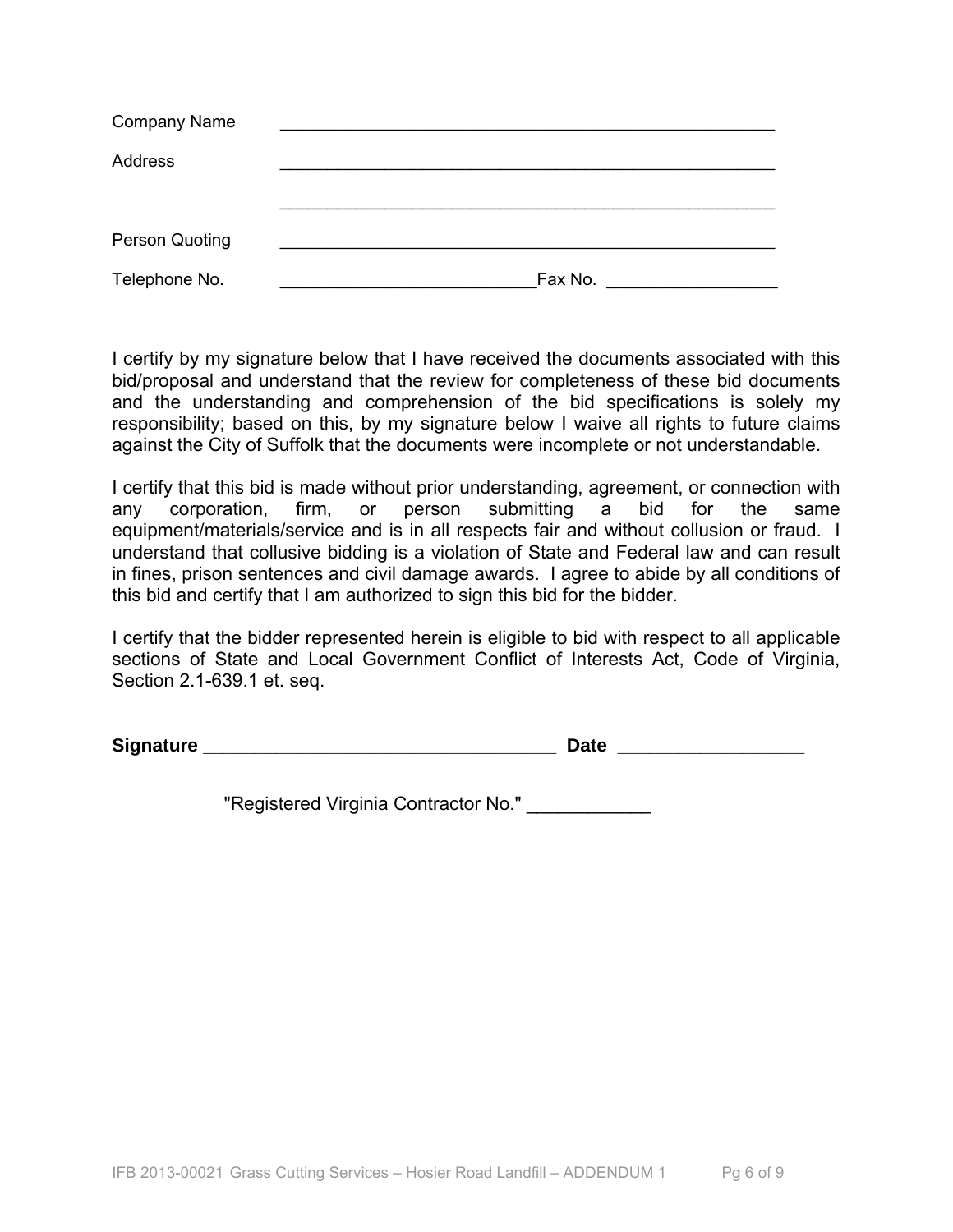| 1 <sub>1</sub>   | Firm Name                              | <u> 1980 - Andrea Andrew Maria (h. 1980).</u>                                                                        |
|------------------|----------------------------------------|----------------------------------------------------------------------------------------------------------------------|
|                  | Contact                                |                                                                                                                      |
|                  |                                        |                                                                                                                      |
|                  | Title                                  |                                                                                                                      |
|                  |                                        |                                                                                                                      |
|                  |                                        |                                                                                                                      |
| 2.               | Firm Name <u>experience</u>            |                                                                                                                      |
|                  | Contact                                |                                                                                                                      |
|                  | Title                                  |                                                                                                                      |
|                  | Mailing Address Manual Mailing Address |                                                                                                                      |
|                  |                                        | Phone Fax Fax Fax Phone Phone                                                                                        |
| 3.               |                                        |                                                                                                                      |
|                  | Contact                                | <u> Alexandria de la contrada de la contrada de la contrada de la contrada de la contrada de la contrada de la c</u> |
|                  | <b>Title</b>                           |                                                                                                                      |
|                  |                                        |                                                                                                                      |
|                  | Phone Fax                              | <u> 1989 - Johann Barbara, martin a</u>                                                                              |
| $\overline{4}$ . | Firm Name                              | <u> 1980 - Johann John Stone, markin f</u>                                                                           |
|                  | Contact                                |                                                                                                                      |
|                  | <b>Title</b>                           | E-mail _________________________                                                                                     |
|                  |                                        |                                                                                                                      |
|                  |                                        |                                                                                                                      |
|                  |                                        |                                                                                                                      |

Bidders Shall Provide References On This Form.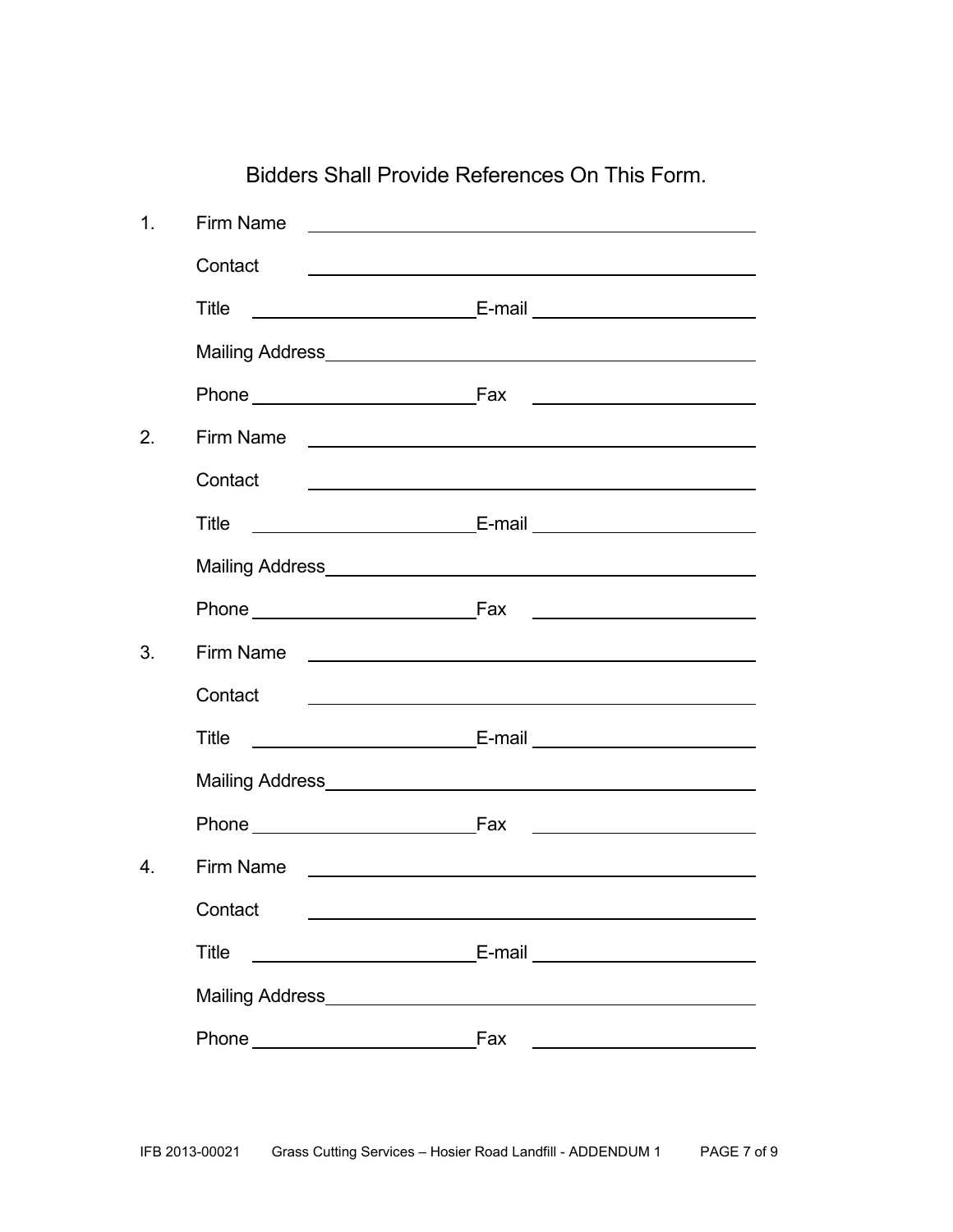### PROOF OF AUTHORITY TO TRANSACT BUSINESS IN VIRGINIA THIS FORM MUST BE SUBMITTED WITH YOUR PROPOSAL/BID, FAILURE TO INCLUDE THIS FORM MAY RESULT IN REJECTION OF YOUR PROPOSAL/BID

Pursuant to Virginia Code §2.2-4311.2 an Officer/Bidder organized or authorized to transact business in the Commonwealth pursuant to Title 13.1 or Title 50 of the Code of Virginia shall include in its proposal/bid the identification number issued to it by the State Corporation Commission ("SCC"). Any Offeror/Bidder that is not required to be authorized to transact business in the Commonwealth as a foreign business entity under Title 13.1 or Title 50 of the Code of Virginia or as otherwise required by law shall include in its proposal/bid a statement describing why the Offeror/Bidder is not required to be so authorized. Any Offeror/Bidder described herein that fails to provide the required information shall not receive an award unless a waiver of this requirement and the administrative policies and procedures establish to implement this section is granted by the City Manager, as applicable.

If this quote for goods or services is accepted by the City of Suffolk, Virginia the undersigned agrees that the requirements of the Code of Virginia Section §2.2-4311.2 have been met.

Please complete the following by checking the appropriate line that applies and providing the requested information.

A.\_\_\_\_\_\_ Offeror/Bidder is a Virginia business entity organized and authorized to transact business in Virginia by the SCC and such vendor's Identification Number issued to it by the SCC is \_\_\_\_\_\_\_\_\_\_\_\_\_\_\_\_\_\_\_\_\_\_\_\_\_\_\_\_\_\_\_\_.

B. **Combinder Offeror/Bidder is an out-of-state (foreign) business entity that is authorized to transact** business in Virginia by the SCC and such vendor's identification Number issued to it by the SCC is \_<br>C.

Offeror/Bidder does not have an Identification Number issued to it by the SCC such vendor is not required to be authorized to transact business in Virginia by the SCC for the following reason(s):

**Please attach additional sheets if you need to explain why such Offeror/Bidder is not required to be authorized to transact business in Virginia.** 

 $\overline{\phantom{a}}$  , and the contract of the contract of the contract of the contract of the contract of the contract of the contract of the contract of the contract of the contract of the contract of the contract of the contrac Legal Name of Company (as listed on W-9)

 $\overline{\phantom{a}}$  , and the contract of the contract of the contract of the contract of the contract of the contract of the contract of the contract of the contract of the contract of the contract of the contract of the contrac

\_\_\_\_\_\_\_\_\_\_\_\_\_\_\_\_\_\_\_\_\_\_\_\_\_\_\_\_\_\_\_\_\_\_\_\_\_\_\_\_\_\_

\_\_\_\_\_\_\_\_\_\_\_\_\_\_\_\_\_\_\_\_\_\_\_\_\_\_\_\_\_\_\_\_\_\_\_\_\_\_\_\_\_\_

\_\_\_\_\_\_\_\_\_\_\_\_\_\_\_\_\_\_\_\_\_\_\_\_\_\_\_\_\_\_\_\_\_\_\_\_\_\_\_\_\_\_

Legal Name of Offeror/Bidder

**Date** 

Authorized Signature

Print or Type Name and Title

### **RETURN THIS PAGE WITH COPIES OF DOCUMENTATION**